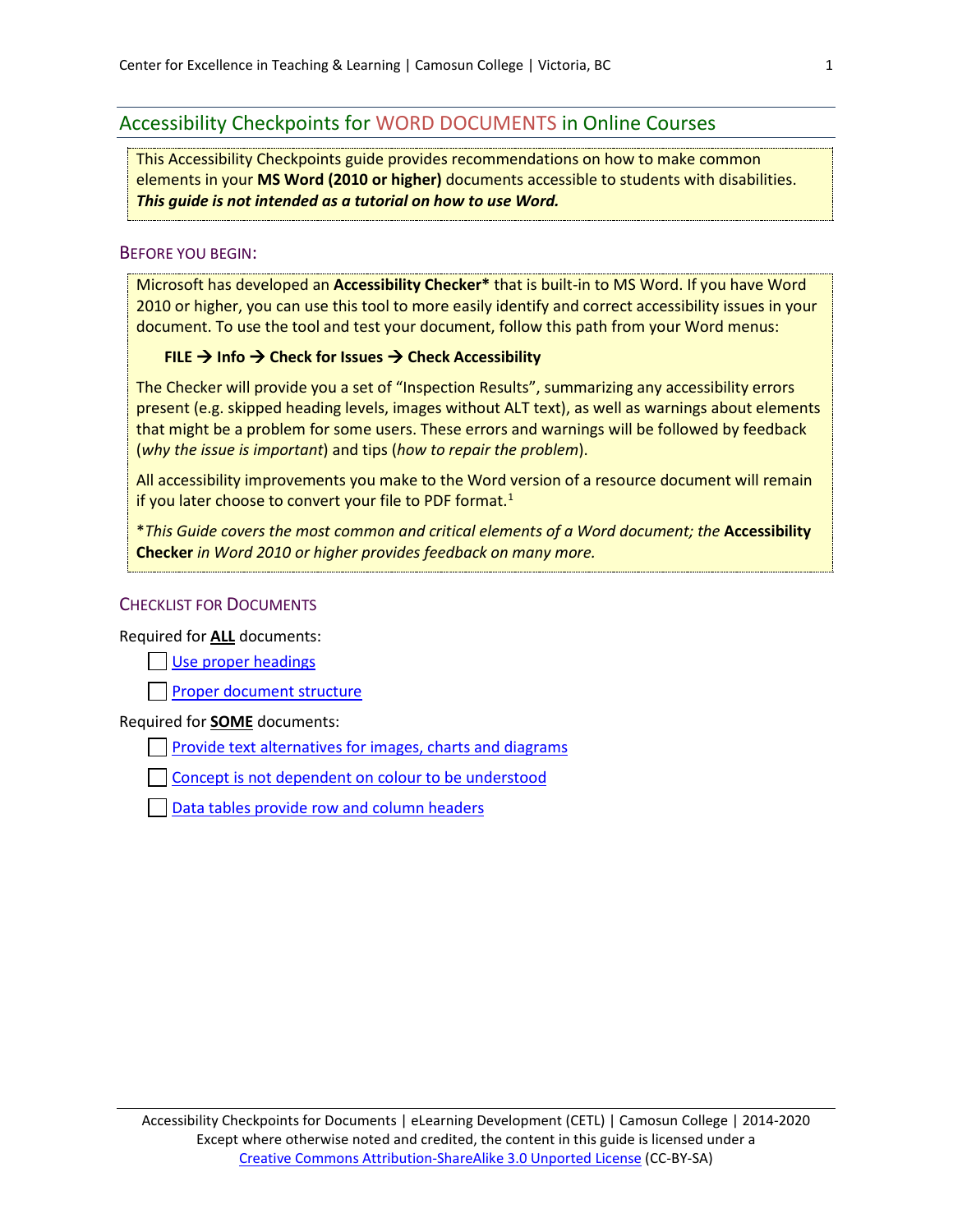## **HEADINGS**

### *1. What are headings?*

Headings help to identify the hierarchical structure of a document (e.g. sections, sub-sections). Headings provide a visual cue that helps a sighted reader quickly navigate through sections of a document, skimming through content until they find a section they are looking for. Similarly, true headings create logical divisions in your content and allow a non-sighted user to navigate a page or document easily using assistive technology (e.g. screen reader).

## *2. Why do you need to worry about headings?*

To put it plainly:

*"A good heading structure is probably the most important accessibility consideration in most Word documents.*["2](#page-12-1)

When it comes to using visual references to indicate the hierarchy and structure of your document, you may be accustomed to just using the *Font* formatting tool to create the impression of a heading by changing the font face, enlarging the font size, making it bold or underlined or italicized, etc.

For accessibility purposes, the problem with this approach is that while for a visual reader the text will *look* like a heading, a screen reader won't *identify* the text as a heading. A screen reader will just read through the text as if it were part of another paragraph of content and will miss your intended cues about structure and organization. In Word, you should use the *Styles* tool to create hierarchical header structure to your document that screen readers will identify.

Example of text formatted to LOOK like a heading; all of the formatting to make it appear this way has been manually added using the **Font** tool:

## **This text only looks like a heading**

Example of a TRUE heading, using the **Styles** tool; all of the formatting here is part of the "Heading 4" style settings in this document:

# **This text is formatted as a real heading**

Using proper header styles affects a student who:

• Is blind or has low vision and **cannot access visual cues about content organization and sequence**.

*A Screen Reader will identify true headings, which gives the user information about the structure and organization of the content in your document. Text that is only formatted to look like a heading will only be identified by a Screen Reader as a new paragraph.*

• Is blind or has low vision and **wants to skim the document to find a specific section**. *A Screen Reader can "skip sections by jumping from one heading to the next, or display a list of all of the headings in a document, or sort the list of headings alphabetically or in the order they appear in the document*."[3](#page-12-2)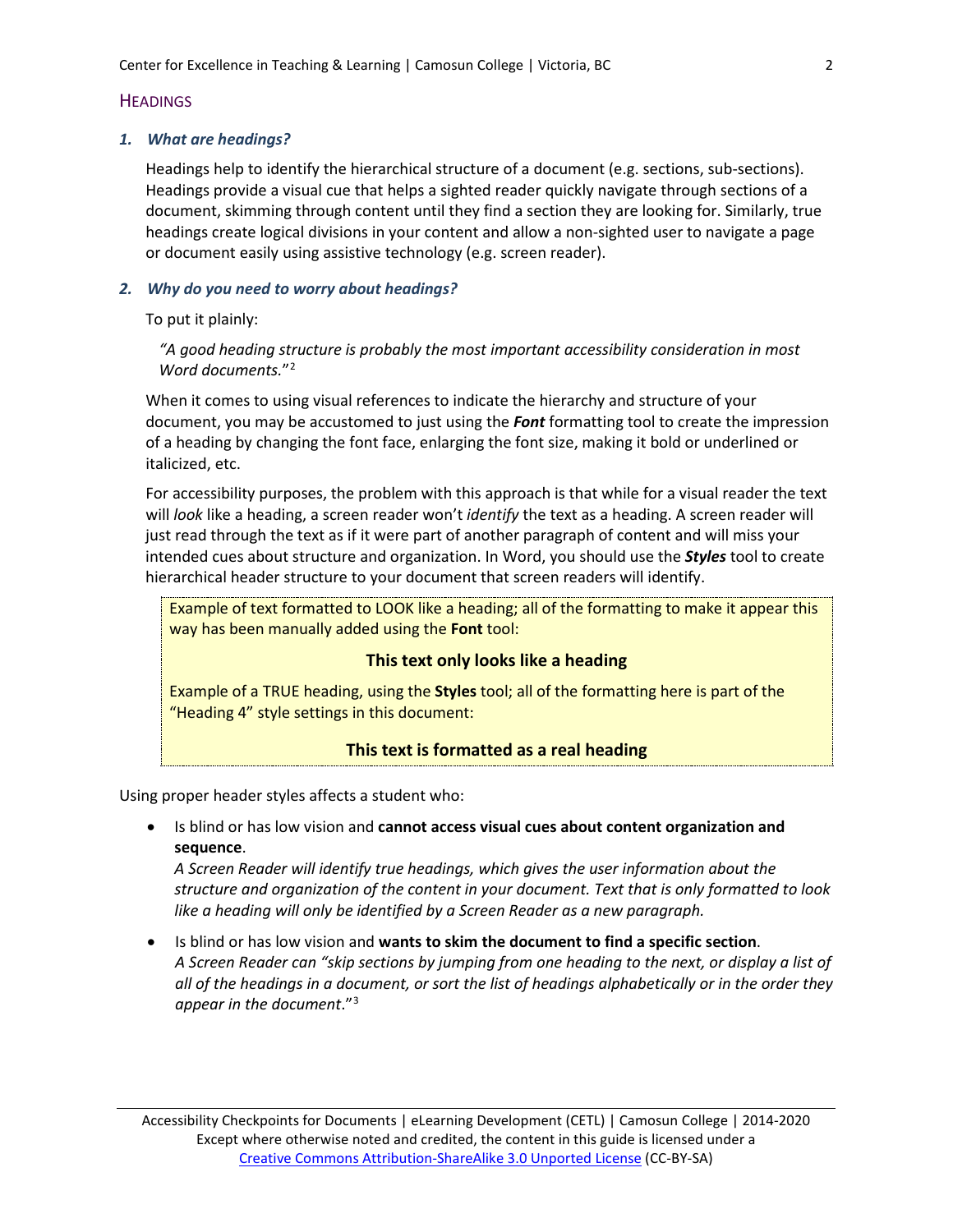# HEADINGS (*CONTINUED*)

#### *3. How should you use headings?*

To create a document structure that will be understood by a screen reader:

*1.* Use the **Styles** tool and begin with the built-in heading styles\* (i.e. Heading 1, Heading 2, Heading 3, etc.)

\**You can modify these Styles if you want to apply different font types, sizes, line spacing, etc.*

| <b>T</b> Normal     | AaBbCcDc AaBbCcDc AaBbCc AABBCcD 1. AaBbC<br><b>T</b> No Spaci Heading 1   Heading 2   Heading 3 |  |  |  |  | Change<br>Styles * |
|---------------------|--------------------------------------------------------------------------------------------------|--|--|--|--|--------------------|
| ß.<br><b>Styles</b> |                                                                                                  |  |  |  |  |                    |

- *2.* Nest headings and sub-headings properly. [4](#page-12-3) (E.g. the sub-heading for a **Heading 1** is a **Heading 2**, the sub-heading for a **Heading 2** is a **Heading 3**, etc.)
- *3.* Do not skip heading levels.

### *4. Check Point – Are your headings:*

Based on **true headings**, defined in the Styles tool?

*Without proper headings, a Screen Reader has no means of knowing that the content it is reading is a heading and cannot provide navigational assistance to a user who wants to move from one chunk of content to the next.*

**Nested** in proper (hierarchical) sequence?

*Sequentially nesting headings and sub-headings allows users to easily navigate the hierarchical organization of your document's content. Screen Reader users can "jump" forwards – or backwards – from one section to the next using headings and sub-headings to navigate. Among other benefits, this allows a user accessing your document with a Screen Reader to skim through sections and more quickly find a specific section they wish to review.*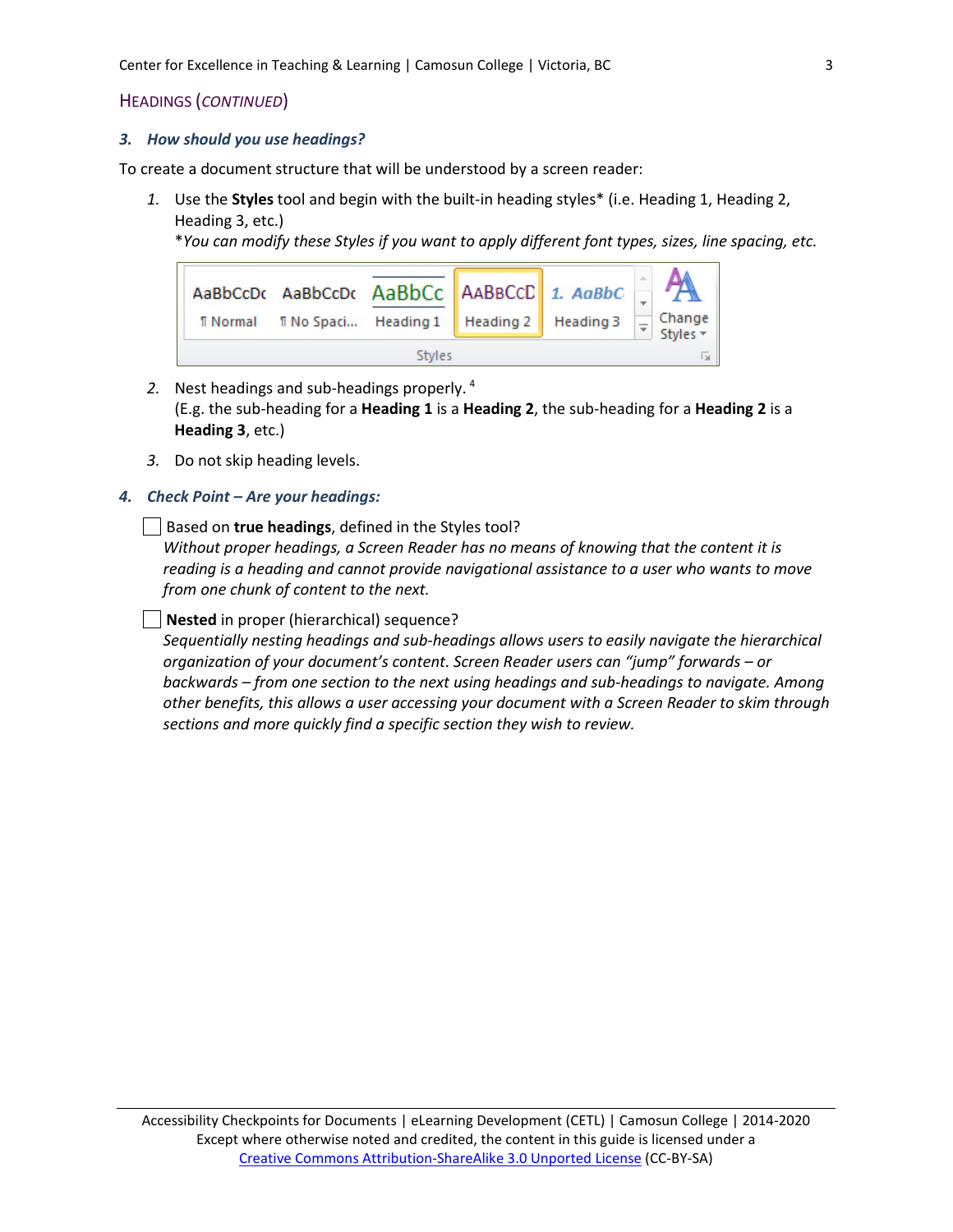## <span id="page-3-0"></span>CREATING DOCUMENT STRUCTURE IN WORD

This section builds off the recommendations from the [previous section on headings](#page-0-0) and their role in defining the structure of your document.

### <span id="page-3-1"></span>*1. What is document "structure"?*

When we talk about *structuring* a Word document for accessibility purposes, we are primarily referring to *tagging* elements of your document using such Word features as **Styles, bulleted and numbered lists, and page numbers**. This tagging ensures that a screen reader will interpret your headings, lists, italicized citations, etc. correctly.

#### **Styles menu** – e.g. for headings, italics, quotations, paragraphs



**Paragraph Formatting menu** – e.g. for Bulleted and Numbered Lists:

|           | YEYE   AL<br>$\frac{1}{2}$ |  |  |  |
|-----------|----------------------------|--|--|--|
| EE E E    |                            |  |  |  |
| Paragraph |                            |  |  |  |

### <span id="page-3-2"></span>*2. Why do you need to worry about document structure and styles?*

*"Even the most complex documents can be made easily navigable with a screen reader if the correct styles and formatting are applied. By applying this type of formatting, people who are blind or who have low vision may be able to access and read documents as quickly and as efficiently as their colleagues who have good vision."[5](#page-12-4)*

For example, a sighted user might not notice a difference between the two numbered lists below. However, the list on the left was formatted without the use of Styles or numbered lists, while the list on the right uses a "Heading 4" style for the title and a proper numbered list for the items:

| <b>Example of Unstructured</b> | <b>Example of Structured</b> |  |  |
|--------------------------------|------------------------------|--|--|
| <b>Shopping List</b>           | <b>Shopping List</b>         |  |  |
| 1. Apples                      | 1. Apples<br>2. Milk         |  |  |
| 2. Milk                        |                              |  |  |
| 3. Spinach                     | 3. Spinach                   |  |  |

The difference for a user listening to the content via a screen reader would be that the list on the left would be interpreted as a somewhat jumbled and incomplete sentence. Below is an approximate visual representation of what would be conveyed by a screen reader:

Shopping List 1. Apples 2. Milk 3. Spinach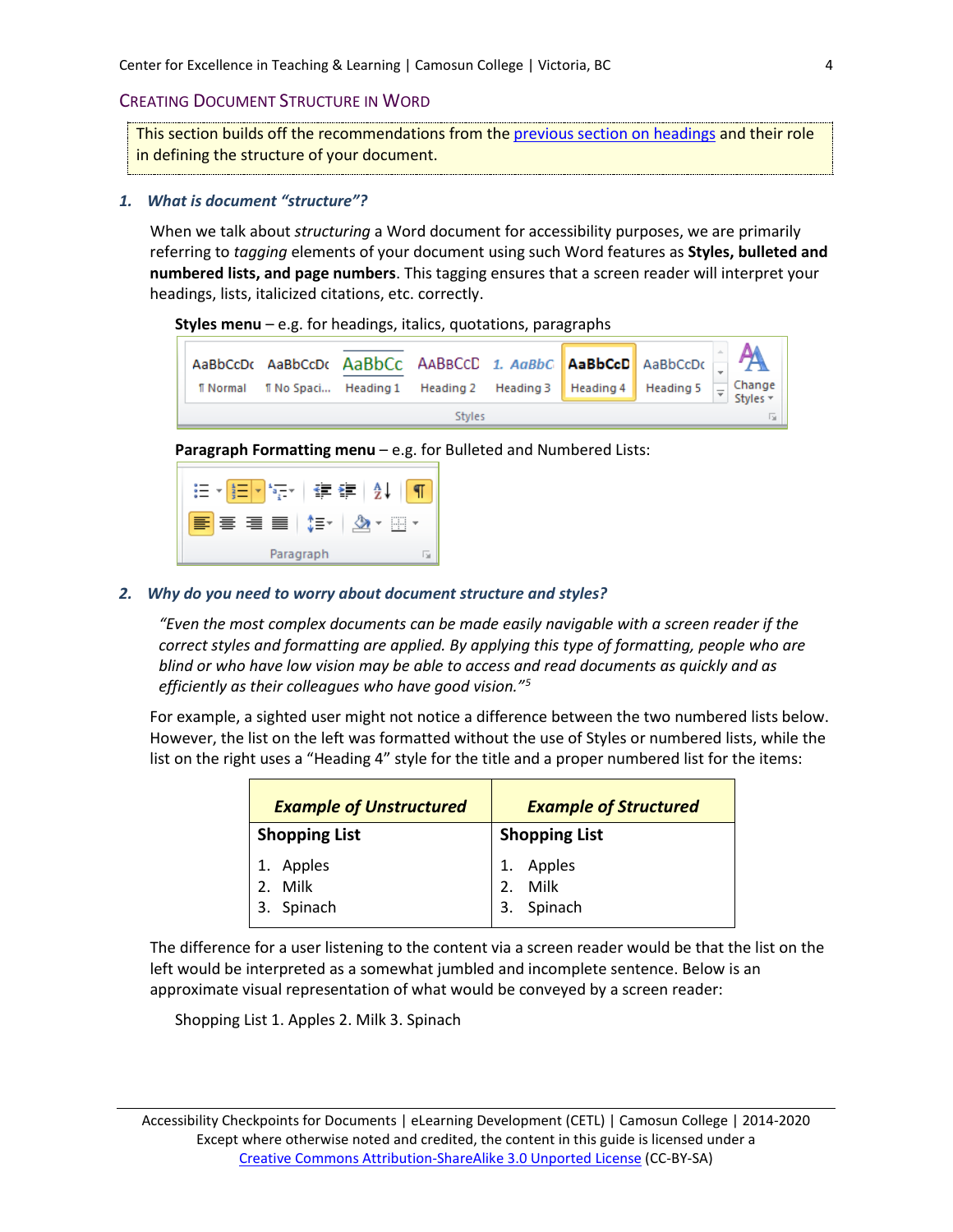## CREATING DOCUMENT STRUCTURE IN WORD (*CONTINUED*)

However, the second list would be interpreted by a screen reader as having both a true heading and three listed items, and the user would be given that information and the clarity that comes with it.

Using proper structural markup (or *tagging*) affects a student who:

• Is blind or has low vision and **cannot access visual cues about content organization and sequence**.

*A Screen Reader will identify headings, lists, tables, etc., which gives the user information about the structure and organization of the content in your document. Text that is not formatted with Word "tags" will be interpreted by a screen reader as a jumbled or run-on paragraph.*

#### **Additional benefit:**

Using proper structure is critical if you plan to save your Word document as a PDF file as these same tagging features help to ensure that your PDF document can be read by a screen reader.

### *3. How do you properly use styles to create your structure?*

To ensure your content is marked up or tagged in a way that will be accessible to screen readers, use the [Paragraph and Styles menus](#page-3-1) to format your document's content and layout.

| Paragraph                  |                                                                                           |                                                                                                                                                                                                               | 2<br>x |
|----------------------------|-------------------------------------------------------------------------------------------|---------------------------------------------------------------------------------------------------------------------------------------------------------------------------------------------------------------|--------|
| <b>Indents and Spacing</b> |                                                                                           | Line and Page Breaks                                                                                                                                                                                          |        |
| General                    |                                                                                           |                                                                                                                                                                                                               |        |
| Alignment:                 | Left                                                                                      |                                                                                                                                                                                                               |        |
| Outline level:             | <b>Body Text</b>                                                                          | ٠                                                                                                                                                                                                             |        |
| Indentation                |                                                                                           |                                                                                                                                                                                                               |        |
| Left:                      | $0.63$ cm $\div$                                                                          | Special:                                                                                                                                                                                                      | By:    |
| Right:                     | 0 <sub>cm</sub>                                                                           | (none)                                                                                                                                                                                                        | ÷      |
| Mirror indents             |                                                                                           |                                                                                                                                                                                                               |        |
|                            |                                                                                           |                                                                                                                                                                                                               |        |
| Spacing                    |                                                                                           |                                                                                                                                                                                                               |        |
| Before:                    | 0 <sub>pt</sub>                                                                           | Line spacing:                                                                                                                                                                                                 | At:    |
| After:                     | 54 pt                                                                                     | Single                                                                                                                                                                                                        | ÷      |
|                            |                                                                                           | Don't add space between paragraphs of the same style                                                                                                                                                          |        |
|                            |                                                                                           |                                                                                                                                                                                                               |        |
| Preview                    |                                                                                           |                                                                                                                                                                                                               |        |
|                            | Paragraph Free loud Faregraph Free loud Faregraph Free loud Faregraph Free loud Faregraph | Prestout hangings the stout hangings frestout hangings the stout hangings the stouthangings the stout                                                                                                         |        |
|                            |                                                                                           | Compartial Semple Test Semple Test Semple Test Semple Test Semple Test Semple Test Semple Test Semple<br>Text Sample Text Sample Text Sample Text Sample Text Sample Text Sample Text Sample Text Sample Text |        |
|                            | Sample Text Sample Text Sample Text Sample Text                                           |                                                                                                                                                                                                               |        |
|                            |                                                                                           |                                                                                                                                                                                                               |        |
|                            |                                                                                           |                                                                                                                                                                                                               |        |
|                            |                                                                                           |                                                                                                                                                                                                               |        |

In addition to th[e headings and list](#page-3-2) [recommendations described earlier](#page-3-2) in this guide, it is equally important to set up your paragraph spacing correctly – i.e. using the **Paragraph** and **Styles** menus to define the spacing between sections of text and content.

For example, if you want to insert several lines' worth of space into your document, you should define this in the "*Spacing*" section of your **Paragraphs** settings; **do not just use multiple "carriage returns" to create this space**. This is because:

*"When paragraph line spacing is done incorrectly with multiple 'carriage return' (¶) characters, screen readers hear "Blank... Blank... Blank..." for each line"[6](#page-12-5)*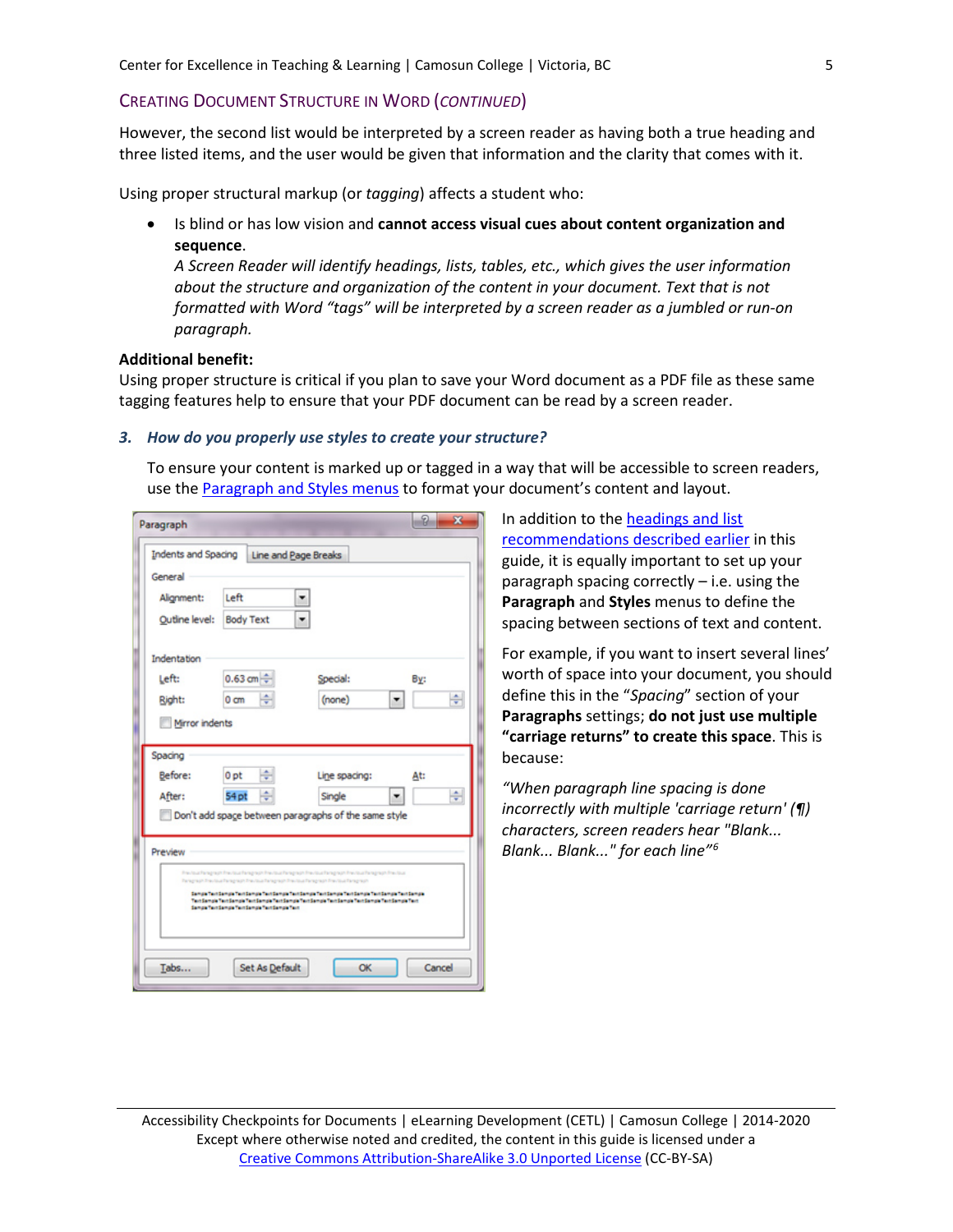## CREATING DOCUMENT STRUCTURE IN WORD (*CONTINUED*)

#### *4. Check Point – Is your document structure:*

#### Based on settings defined in the **Paragraph** and **Styles** menus?

*This includes properly marking up elements such as headings, bulleted list, numbered lists, italics, etc. when formatting your text, as well as managing paragraph spacing and indentation. If "tabs are used to provide indentation" and "multiple paragraph 'returns' (are) used to provide spacing between paragraphs…then the document is NOT properly formatted with styles.*[7](#page-12-6) "

#### **Free of errors** when you run the **Accessibility Checker**?

*The Accessibility Checker in Word 2010 or higher can provide helpful feedback on the accessibility of your document, along with recommendations on how you might address accessibility issues. You can access this tool via the following path:* **File Info Check for Issues: Check Accessibility**

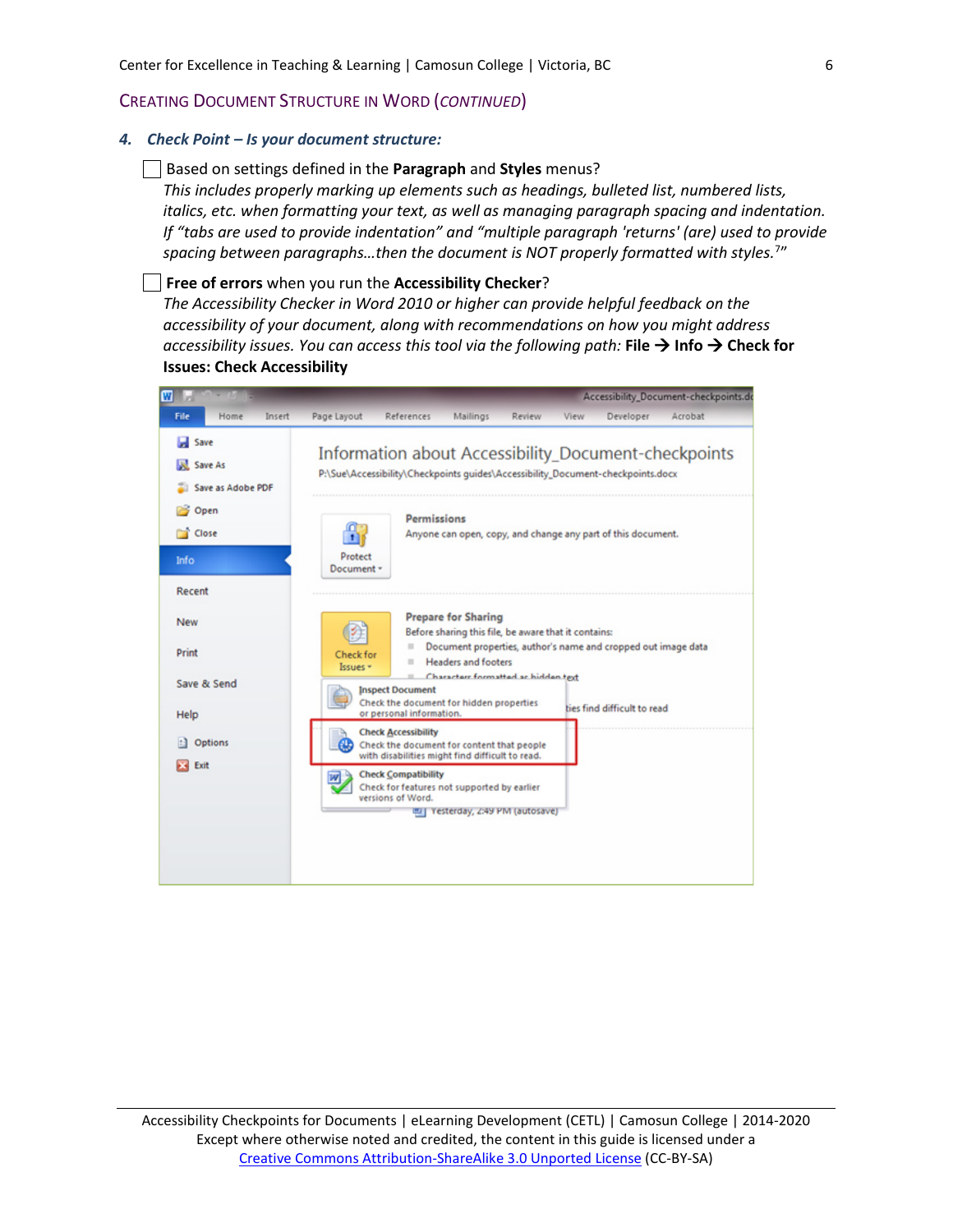## <span id="page-6-0"></span>ALTERNATIVE (ALT) TEXT FOR IMAGES, CHARTS AND DIAGRAMS

### *1. Why do you need ALT text?*

Alternative text in a Word document provides students access to the content when he/she:

- Is blind or has low vision. *ALT text is read by screen readers in place of images.*
- Has a form of cognitive disability. *ALT text can help clarify or describe the concept/s being conveyed by the image.*

### *2. How should you add ALT text and what should you include?*

How would you describe the intended concept of an image to someone who wasn't looking at the page? Now try writing alternative text for each image that would work as a replacement. **Alternative text must convey the content and functionality of an image** and should be more than a description of the image (e.g. *ALT="photo of cat"*). Rather than providing what the image looks like, **ALT text** should convey what the content of the image is and what it does.<sup>8</sup>

## **To add an ALT Text description to an image in your Word document:**

1. **Right-click** on the image and select **Format Picture…** from the pop-up menu.

| Ж  | Cut                   |  |  |
|----|-----------------------|--|--|
| łe | Copy                  |  |  |
| 置  | <b>Paste Options:</b> |  |  |
|    |                       |  |  |
|    | Edit Picture          |  |  |
|    | Save as Picture       |  |  |
| r, | Change Picture        |  |  |
| Ħ  | Group                 |  |  |
| ٩  | Bring to Front        |  |  |
| 围  | Send to Back          |  |  |
| Q, | Hyperlink             |  |  |
| 圛  | Insert Caption        |  |  |
| X  | Wrap Text             |  |  |
| 耳  | More Layout Options   |  |  |
|    | Format Picture        |  |  |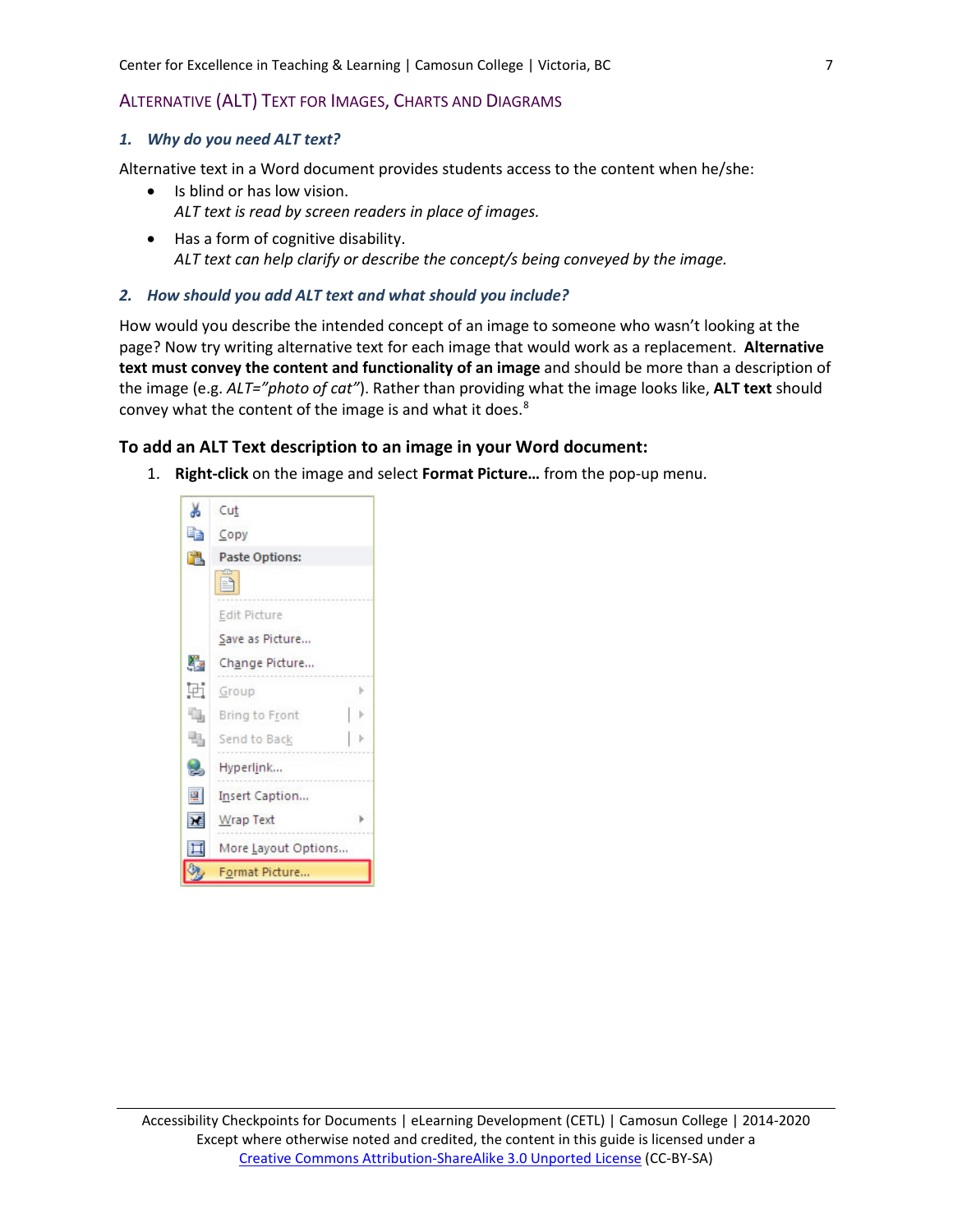## ALTERNATIVE (ALT) TEXT FOR IMAGES, CHARTS AND DIAGRAMS (*CONTINUED*)

2. From the left-menu in the **Format Picture** menu, select the **Alt Text** option. In this section, you will find two form-fields: *Title* and *Description*. Your ALT Text should go in the **Description** field.



## *3. Check Point – Is your ALT Text description:*

An **accurate and concise** equivalent to the information in the image/chart/diagram? *Typical maximum: 1-2 short sentences*.

## Providing **NECESSARY information?**

*ALT text description should not include phrases like "image of…" or "graphic of..." to describe the image; screen readers will already identify the object as an image.*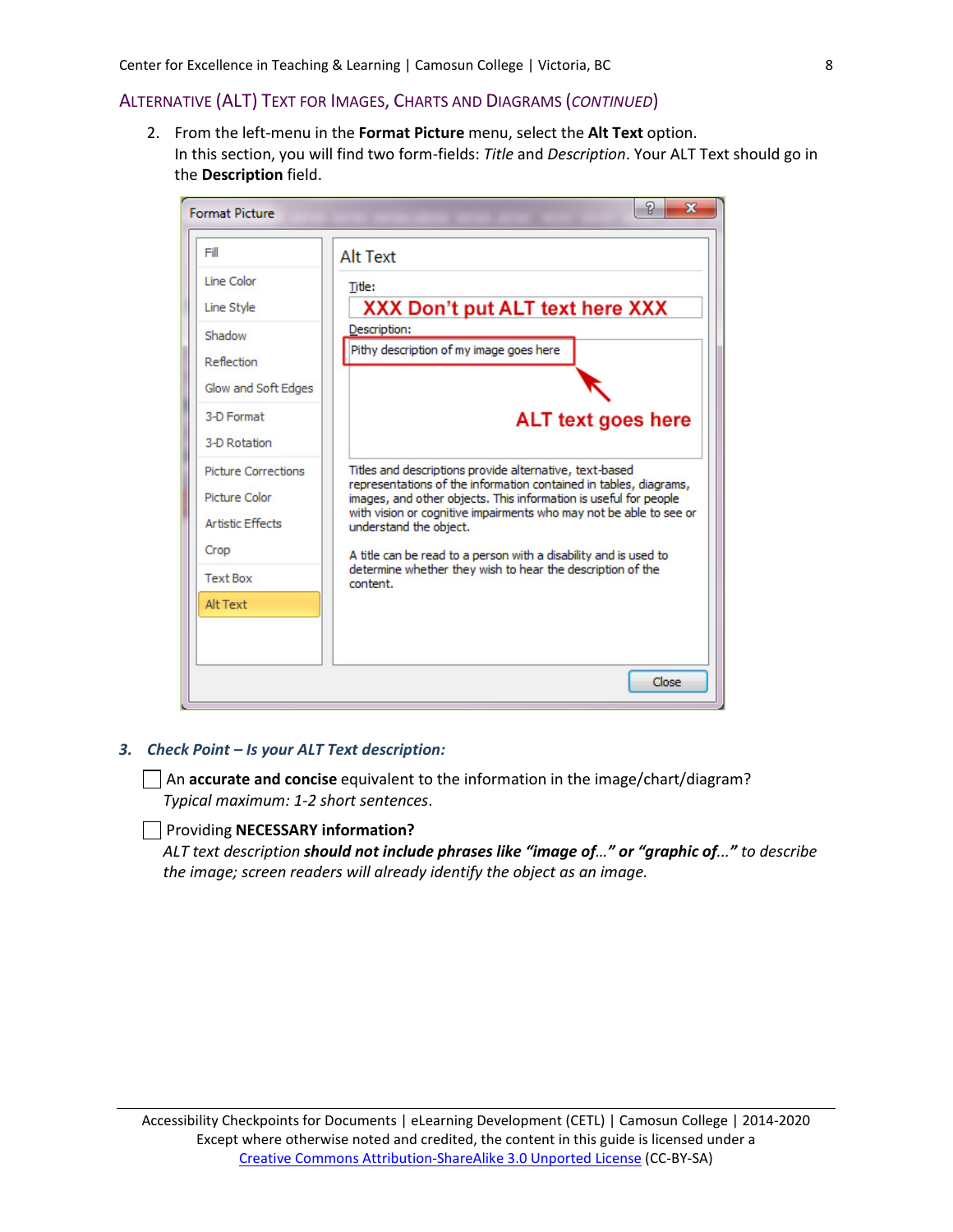## <span id="page-8-0"></span>THOUGHTFUL USE OF COLOUR & BACKGROUND IMAGES

### *1. What do you need to consider when using colour in your Word documents?*

When using colour in your Word files (e.g. in diagrams or as background), confirm that it is being used "as an enhancement, [and] is not the only means of conveying information."<sup>[9](#page-12-8)</sup> Additional visual cues provide students access to the content when he/she:

- Is colour blind and cannot differentiate between certain colours.
- Is using a device with monochrome display.
- Has poor contrast vision.

Similarly, avoid using textured or patterned backgrounds. If you are presenting information as a graphical background, "screen reader users and some users of screen magnification applications will not be able to access [this] information,"[10](#page-12-9) and it may also not provide enough contrast with the foreground text for a user with poor contrast vision.

## *2. Check Point – Is colour in your course materials and images:*

### **One of several means of conveying information?**

*If the point you are making depends on colour to be understood, you may need to edit your image or formatting so that concepts presented in the visuals are not lost to those who are colour blind or who require high contrast between colours.*

## **High contrast between background colour and foreground text colour?**

<span id="page-8-1"></span>*Users with poor contrast vision may have difficulty accessing content that is not presented as dark text on a light background.*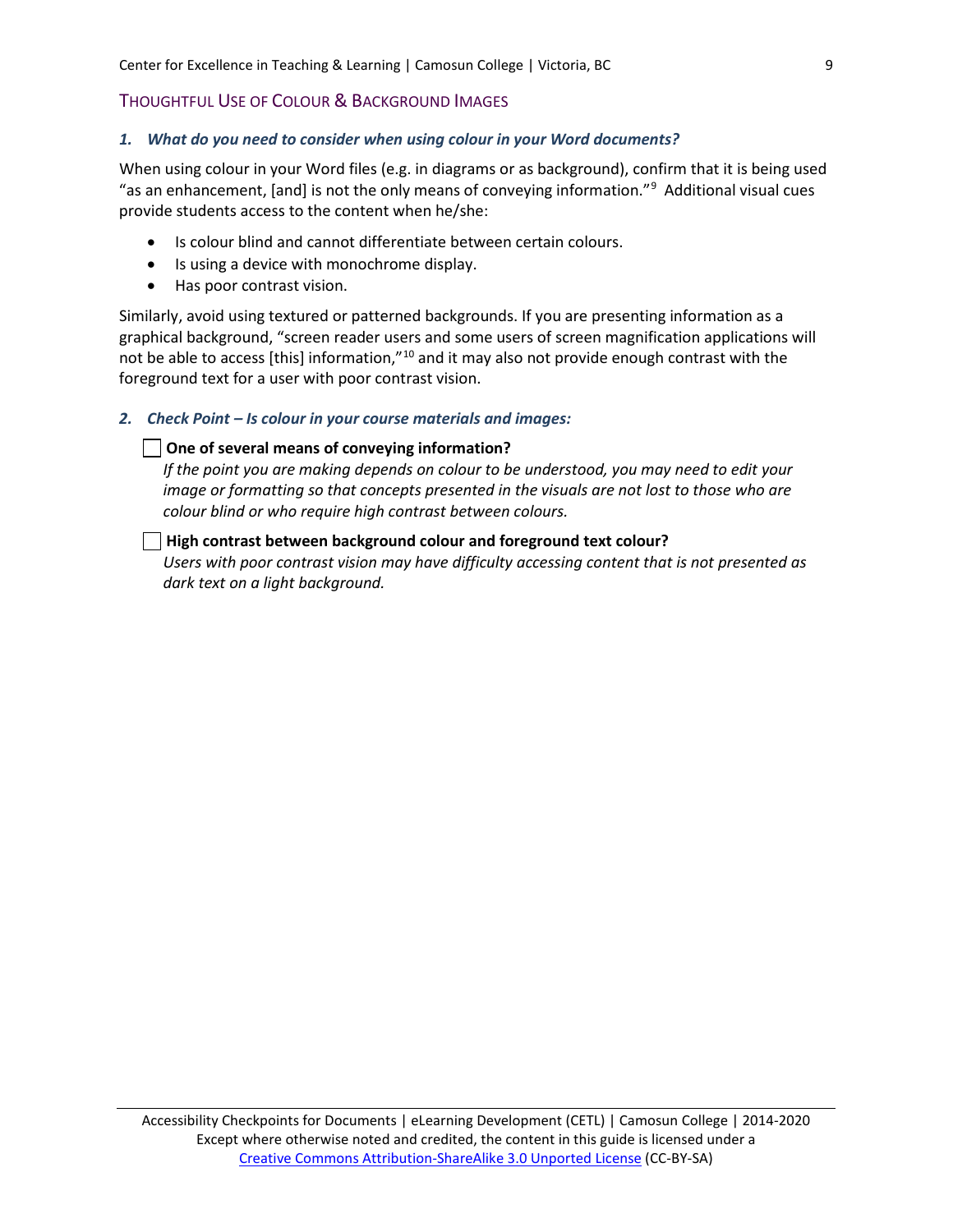# DATA TABLES

## *1. What do we mean by "data tables"?*

When we talk about data tables in a Word document, we are referring to true tables – i.e. those tables that are created with Word's "**Insert Table**" tool and which present data in columns and rows. Tables are a handy tool to use for formatting data like course schedules, grading criteria and rubrics, or instructor contact information and office hours.



True tables allow you to visually organize your text into columns and rows that can still be interpreted by screen readers. If you use the "Draw Table" tool, or if you use tabs and spaces to align your text, the content may **look** the same as content in a true data table, but it may not be fully accessible to a student using a screen reader.

## *2. What do you need to consider when using tables in your Word documents?*

In the same way that your document needs true headings and structure, tables need a properly defined structure to be accessible. This means that you must add **Row and Column Headers** to define the different sections of data. Screen readers read tables horizontally – cell by cell, row by row – and Row and Column Headers help give the context of the data in each cell to students who are blind, have low vision, or have a cognitive disability.

Consider the two examples below in which an instructor has conveyed the same information about group memberships and presentation dates to his/her students.

## **Example 1: Data aligned using tabs**

In this example, the instructor has just used a combination of tabs and bolded text to format and align this information:

| <b>Student Name</b> | <b>Member of Group</b> | <b>Presentation Date</b> |
|---------------------|------------------------|--------------------------|
| <b>Bobbi Smith</b>  | Group A                | November 24              |
| <b>Peter John</b>   | Group B                | November 25              |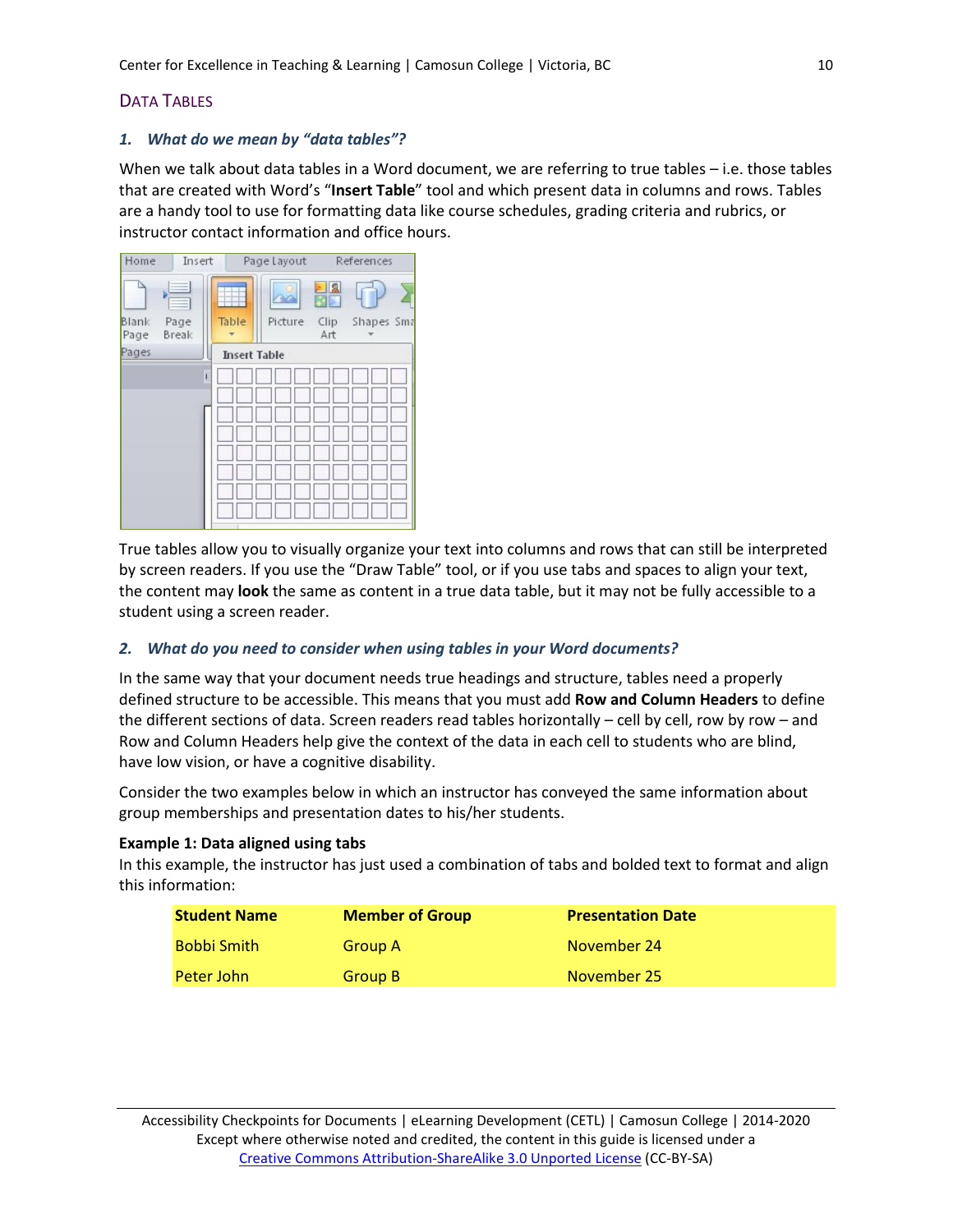# DATA TABLES (CONTINUED)

## **Example 2: Data aligned using a true table**

In this example, the instructor has inserted a 3-column, 3-row table to organize the data, and has used true headings to define the data in the Header Row:

| <b>Student Name</b> | <b>Member of Group</b> | <b>Presentation Date</b> |
|---------------------|------------------------|--------------------------|
| <b>Bobbi Smith</b>  | <b>Group A</b>         | November 24              |
| Peter John          | Group B                | November 25              |

The difference for a user listening to the content via a screen reader would be that the content in *Example 1* would be interpreted as three cryptic or incomplete paragraphs, without conveying any thematic context for the data. Below is an approximate visual representation of what would be conveyed by a screen reader:

Student Name Member of Group Presentation Date Bobbi Smith Group A November 24 Peter John Group B November 25

However, the content in *Example 2* would be interpreted by a screen reader as having true headings and would associate the context provided by the Header Row with the data in each cell. The screen reader user would therefore be advised that "Bobbi Smith" is a "Student Name" and that "November 24" is the "Presentation Date" for her group.

## *3. Check Point – Is your document's tabular content:*

## **Created using the "Insert Table" function in Word?**

*A Screen Reader will not recognize "columns" created using tabs and spaces, which will likely result in a confusing jumble of data for a non-sighted student.*

## **Formatted with Column and Row headings?**

*Without proper headings, a Screen Reader has no means of identifying the context or meaning of the data in that Column and/or Row or how it relates to other data in the table.*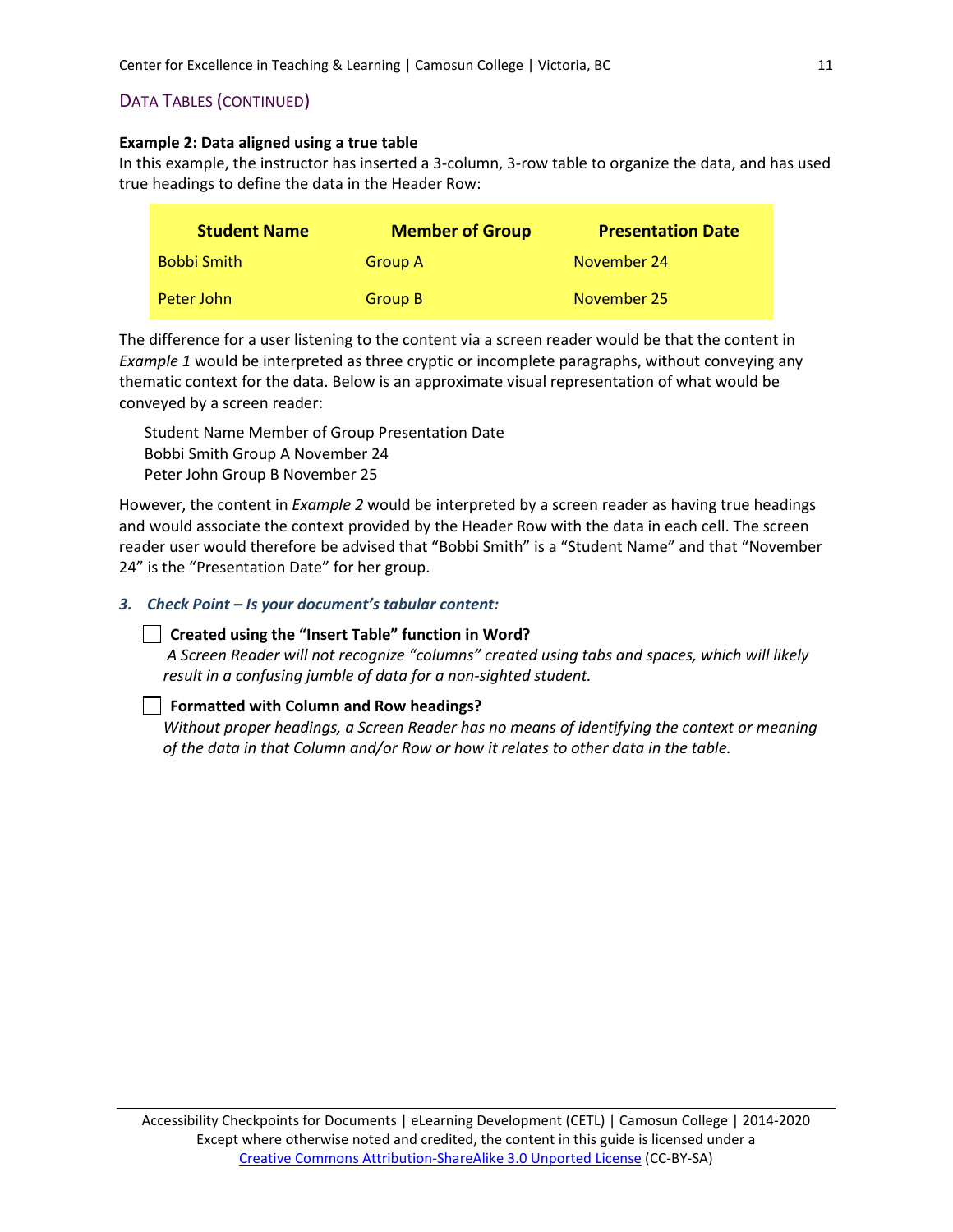# **REFERENCES**

*Accessible Word Documents Checklist*. Information Technology Accessibility, West Texas A&M University. August 2013.

*A Checklist for Accessible Word and PDF Documents*. The Office of Enterprise Technology, State of Minnesota. [https://mn.gov/oet/images/TA\\_Checklist\\_for\\_Accessible\\_Word\\_PDF.doc](https://mn.gov/oet/images/TA_Checklist_for_Accessible_Word_PDF.doc)

*Authoring Techniques for Accessible Office Documents: Microsoft Word 2010*. (April 2013) Accessible Digital Office Document (ADOD) Project by Inclusive Design Research Centre (IRDC). <http://adod.idrc.ocad.ca/word2010>

Coombs, Norman. *Making Online Teaching Accessible: Inclusive Course Design for Students with Disabilities*. Jossey-Boss. 2010.

*Creating Accessible Word Documents using Word 2010 for Windows*. Accessibility Hub, Queen's University. [http://queensu.ca/accessibility/how-info/accessible-documents/creating-accessible-word](http://queensu.ca/accessibility/how-info/accessible-documents/creating-accessible-word-documents-word-2010-windows)[documents-word-2010-windows](http://queensu.ca/accessibility/how-info/accessible-documents/creating-accessible-word-documents-word-2010-windows)

"How to Create Accessible Word Documents" in *GSA 508 Tutorials, Guidance, Checklists*. U.S. General Services Administration. [http://www.gsa.gov/portal/content/103565#\\_word](http://www.gsa.gov/portal/content/103565#_word)

*Microsoft 2010 508 Accessibility Checklist*. <http://www.ssa.gov/accessibility/checklists/word2010/default.htm>

*Microsoft Office Word.* (2010) Computer Accommodations Program, University of Minnesota. <http://accessibility.umn.edu/ms-word.html>

*Microsoft Word*. WebAIM. (2014)<http://webaim.org/techniques/word/>

*Microsoft Word Tips.* (2014) AccessAbility, Pennsylvania State University. <http://accessibility.psu.edu/microsoftword>

*Required Fixes for Office Files*. U.S. Department of Health & Human Services. <http://www.hhs.gov/508files/office-required.html>

*SSA Guide: Producing Accessible Word and PDF Documents*. Social Security Administration Access Resource Center (ARC).

[http://www.section508.gov/sites/default/files/documents/The\\_Social\\_Security\\_Administration\\_Acces](http://www.section508.gov/sites/default/files/documents/The_Social_Security_Administration_Accessible_Document_Authoring_Guide_2.1.2.pdf) [sible\\_Document\\_Authoring\\_Guide\\_2.1.2.pdf](http://www.section508.gov/sites/default/files/documents/The_Social_Security_Administration_Accessible_Document_Authoring_Guide_2.1.2.pdf)

*Tips for Creating Accessible Online Documents*. (2013) Purdue University. [http://www.purdue.edu/webaccessibility/documents/Tips\\_Creating\\_Accessible\\_Online\\_Documents.p](http://www.purdue.edu/webaccessibility/documents/Tips_Creating_Accessible_Online_Documents.pdf) [df](http://www.purdue.edu/webaccessibility/documents/Tips_Creating_Accessible_Online_Documents.pdf)

*Universal Design: Microsoft Word.* Disability Services Center, University of California at Irvine. [http://disability.uci.edu/universal\\_design/tables-word.php](http://disability.uci.edu/universal_design/tables-word.php)

*Word Accessibility.* (2014) Load2Learn. [https://load2learn.org.uk/training/wordtrain/word\\_accessibility.php;](https://load2learn.org.uk/training/wordtrain/word_accessibility.php) <http://www.youtube.com/watch?v=kiinSwY5ZuU>

*Word 2010 Accessibility Tutorial.* (2011) Boise State University. [http://edtech2.boisestate.edu/robbt/506/final\\_project/index.html](http://edtech2.boisestate.edu/robbt/506/final_project/index.html)

*Word Document 508 Checklist*. U.S. Department of Health & Human Services. <http://www.hhs.gov/web/508/accessiblefiles/checklistword.html>

Accessibility Checkpoints for Documents | eLearning Development (CETL) | Camosun College | 2014-2020 Except where otherwise noted and credited, the content in this guide is licensed under a [Creative Commons Attribution-ShareAlike 3.0 Unported License](http://creativecommons.org/licenses/by-sa/3.0/deed.en_US) (CC-BY-SA)